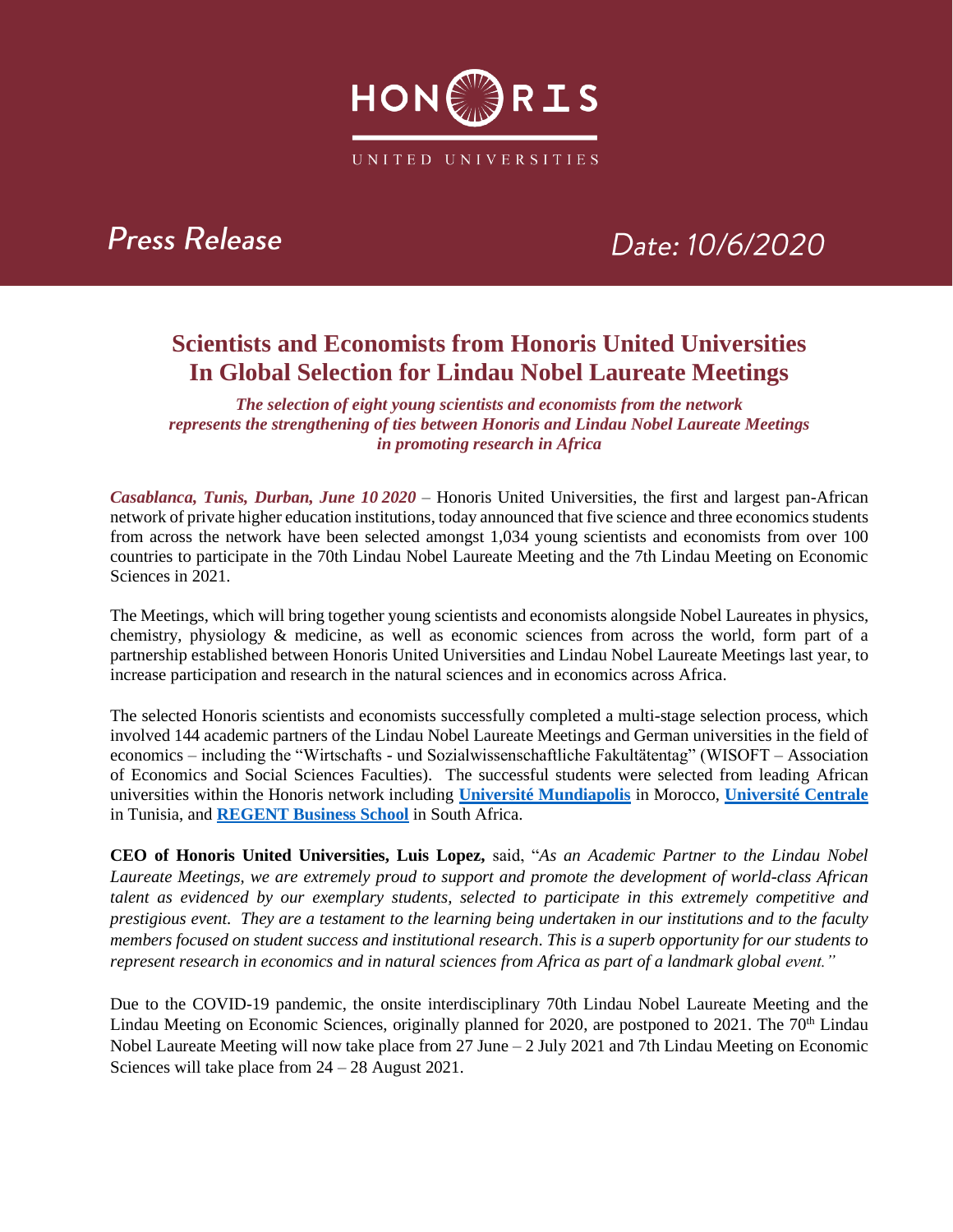

## **Press Release**

# Date: 10/6/2020

For 2020, the Lindau Nobel Laureate Meetings will be introducing two exciting online forums, bringing together some 40 Nobel Laureates, Lindau Alumni and the selected young scientists and economists from across the world to exchange knowledge, ideas and questions via a series of interactive and high level activities.

This will include the Online Sciathon  $2020$  (19 – 21 June), a 48-hour hackathon-style event involving Lindau Alumni and the young scientists and economists on topics relating to global, sustainable and cooperative open science, climate change and capitalism after COVID-19.

The Sciathon will be followed by the Online Science Days  $2020(28 \text{ June} - 1 \text{ July})$  for Nobel Laureates, Lindau Alumni and the young scientists and economists invited for 2021. They will participate in Debates, Conversations, Talks and Next Gen Science Sessions with each comprising live Q&A sessions. Invited guests as well as media representatives will be able to follow the whole programme online and interested parties may [register for access,](http://science-days.org/participation/) including future young scientists or economists, prospective academic partners or benefactors.

Since its foundation in 1951, around 400 Nobel Laureates have attended the Lindau Nobel Laureate Meetings, held each year as a forum for scientists of different generations, cultures and disciplines to convene and exchange knowledge, ideas and experiences. The theme is alternated each year and is based on the three natural science Nobel Prize disciplines – physics, chemistry and physiology & medicine. An interdisciplinary meeting based around all three natural sciences is held every five years and a Lindau Meeting on economic sciences is held every three years.

#### **About Honoris United Universities**

Honoris United Universities is the first and largest pan-African private higher education network committed to educating the next generation of African leaders and professionals able to impact regionally in a globalized world. Collaborative intelligence, cultural agility and mobile mind-sets and skills are at the heart of Honoris' vision of higher education. Honoris United Universities joins the expertise of its member institutions to develop world-class African Human capital that is competitive in today's fast-paced, demanding and increasingly digitized labor and start-up markets.

Honoris United Universities gathers a community of **45,000** students on **60** campuses, learning centres and via on-line, in **10** countries and **32** cities. The network counts **11** institutions: multidisciplinary universities, specialized schools, technical and vocational institutes, contact, distance and online institutions. Students have an opportunity to experience exclusive partnerships and exchange programs in more than **60** universities across Europe and the United States. Over **280** degrees are offered in Health Sciences, Engineering, IT, Business, Law, Architecture, Creative Arts and Design, Media, Political Science and Education.

Honoris United Universities. Education for Impact®. [www.honoris.net](http://www.honoris.net/)